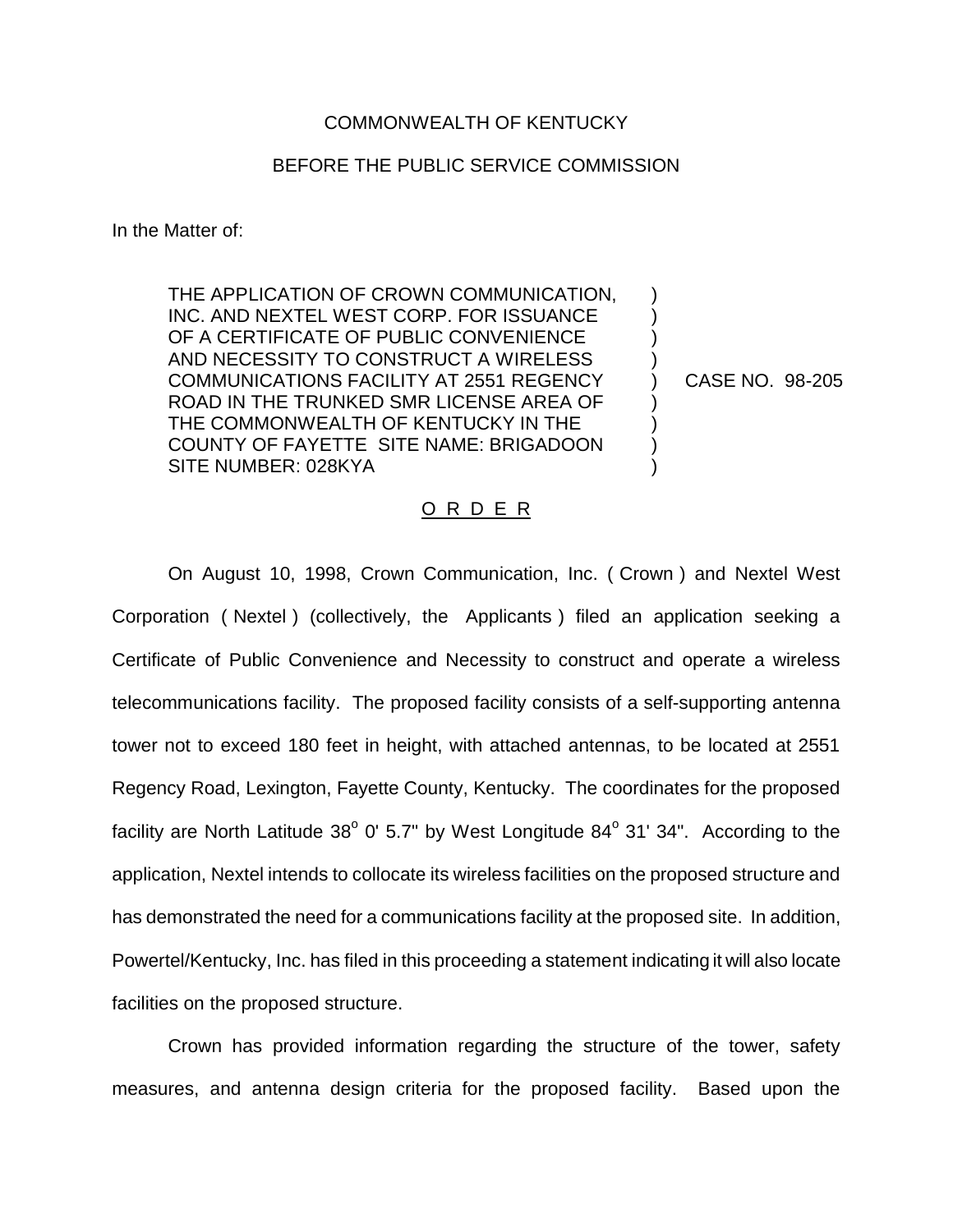application, the design of the tower and foundation conforms to applicable nationally recognized building standards, and the plans have been certified by a Registered Professional Engineer.

Pursuant to KRS 100.324(1), the proposed facility's construction is exempt from local zoning ordinances. However, the Applicants have notified the Lexington-Fayette Urban County Government s Division of Planning ( Division of Planning ) of the proposed construction. The Division of Planning filed comments, but no request for intervention has been filed. The Applicants have filed applications with the Federal Aviation Administration ("FAA") and the Kentucky Airport Zoning Commission ("KAZC") seeking approval for the construction and operation of the proposed facility. Both decisions are pending.

The Applicants have filed notices verifying that each person who owns property within 500 feet of the proposed facility has been notified of the pending construction. The notice solicited any comments and informed the property owners of their right to request intervention. In addition, notice of the proposed construction has been posted in a visible location for at least two weeks after filing the application. The Commission received comments from one area property owner but no request for intervention has been filed.

Pursuant to KRS 278.280, the Commission is required to determine proper practices to be observed when it finds, upon complaint or on its own motion, that the facilities of any utility subject to its jurisdiction are unreasonable, unsafe, improper, or insufficient. To assist the Commission in its efforts to comply with this mandate, Crown should notify the Commission if it does not use this antenna tower to provide service in the manner set out in its application and this Order. Upon receipt of such notice, the Commission may, on its